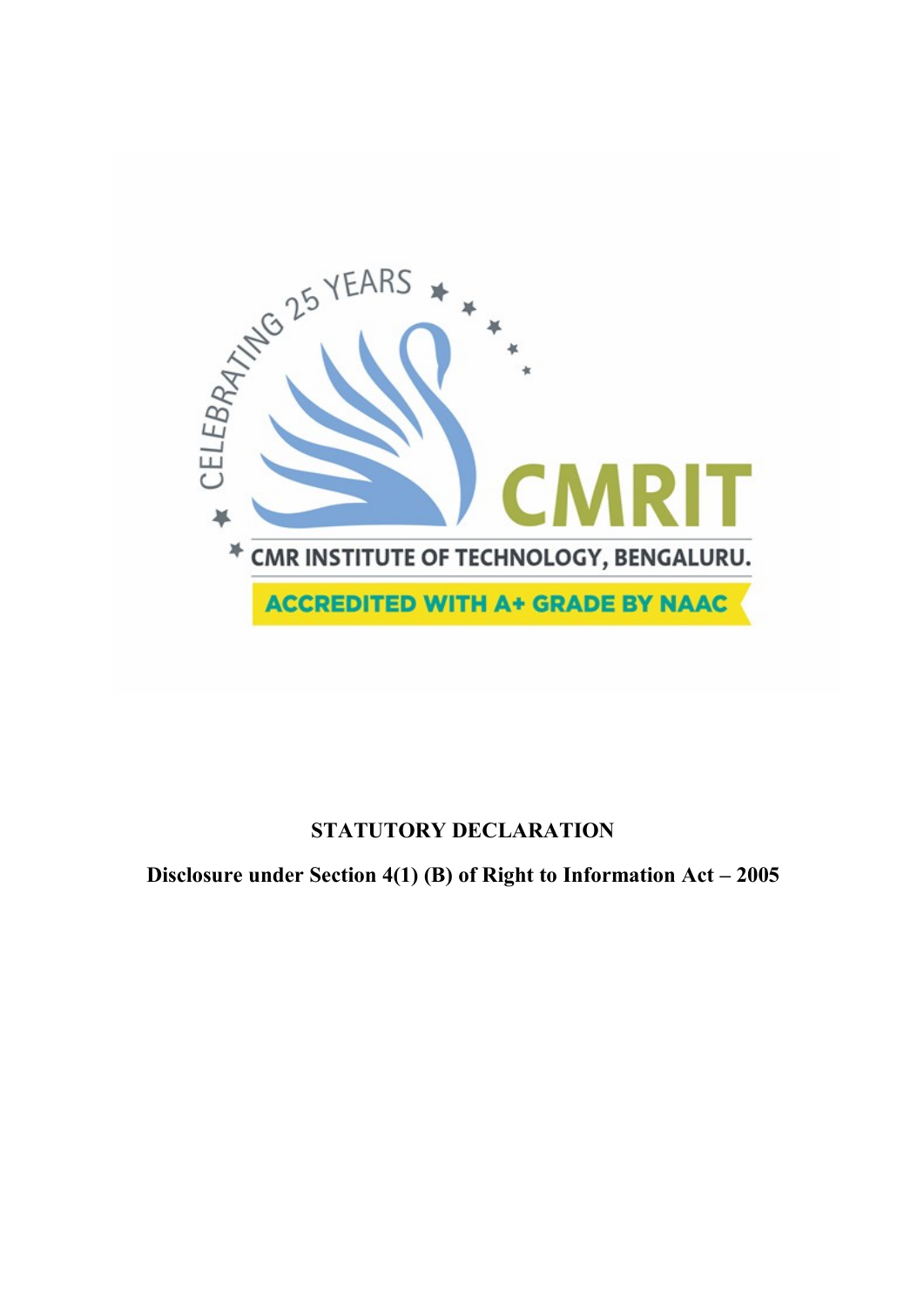

Sec. 4(1) (b) of RTI Act, 2005 covers the statutory declaration of CMR Institute of Technology (CMRIT), Bengaluru. CMRIT is a private engineering college located in Bengaluru, India. CMRIT is a technical and management institution affiliated to Visvesvaraya Technological University (VTU) and approved by All India Council for Technical Education (AICTE), New Delhi. CMRIT is recognized by Government of Karnataka. CMRIT is UGC recognised under 2(f) & 12(B). CMRIT is manged by C.M.R Jnanadhara Trust, registered under the Indian Trust Act, 1882.

Citizens can seek information regarding the institute activities by submitting a written request with all the details such as name, address, contact number and particular of the information sought. The duly signed request may be addressed to the public information officer, CMRIT along with a demand draft/postal order for INR 49 obtained in the favour of "The Principal, CMRIT" to be sent to principal. Charges will be applicable as per Karnataka Information Commission.

Contact details of Public Information Officers:

1. Dr. B Narasimha Murthy, [viceprincipal@cmrit.ac.in](mailto:viceprincipal@cmrit.ac.in)

|                | Name           | CMR Institute of Technology (CMRIT), Bengaluru       |
|----------------|----------------|------------------------------------------------------|
| 2              | Address        | 132 AECS Layout                                      |
|                |                | ITPL Main Road, Kundalahalli Bangalore 560037, India |
| 3              | Phone No       | $+918028524466/77$                                   |
| $\overline{4}$ | Fax No         | $+918028524430$                                      |
| 5              | Email          | info@cmrit.ac.in                                     |
| 6              | Website        | https://www.cmrit.ac.in                              |
| 7              | Principal      | Dr. Sanjay Jain,                                     |
|                |                | $principal(\widehat{a})$ cmrit.ac.in                 |
| 8              | Vice-Principal | Dr. B Narasimha Murthy                               |
|                |                | viceprincipal $@cmrit.ac.in$                         |

#### **Particulars of the Organization, Functions and Duties**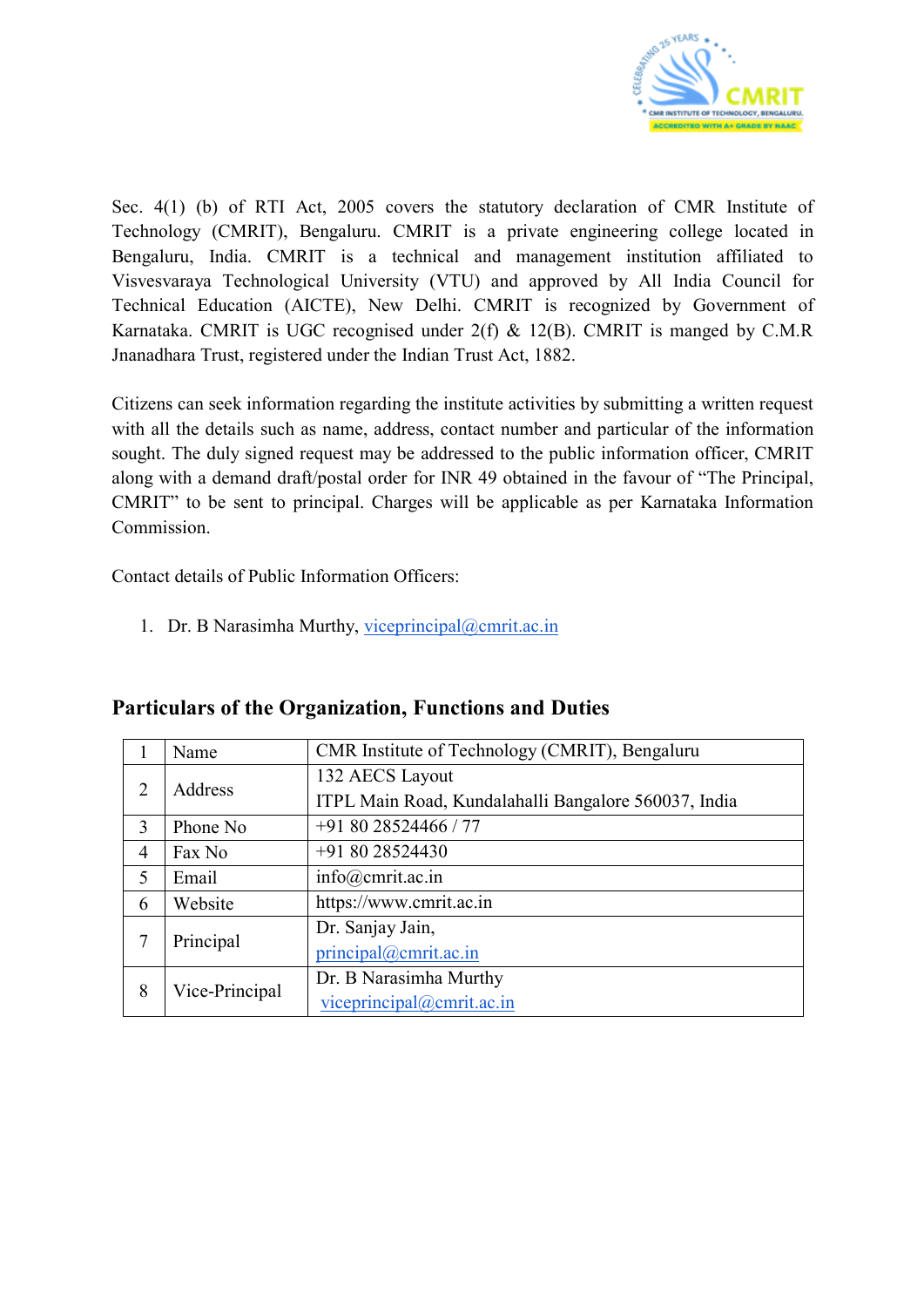

At CMRIT, we are dedicated to holding aloft the flame of Sri Chikka Muniyappa Reddy's dreams. Towards this end, we are committed to promoting technical education as a catalyst to the growth and development of the country and society at large. With world-class infrastructure and experienced faculty, CMR Institute of Technology is the preferred destination for technocrats and managers who wish to shape the future.

### **Vision:**

To be a nationally acclaimed and globally recognised institute of engineering, technology and management, producing competent professionals with appropriate attributes to serve the cause of the nation and of society at large.

### **Mission:**

CMRIT seeks to realise its Vision with a Mission to:

- Create the necessary infrastructure appropriate to the needs of the programmes and activities of the institution.
- Attract and retain well-qualified faculty and supporting staff.
- Create and facilitate an ambience for interdisciplinary engagement, leading to a healthy competition among students and staff, in pursuit of excellence through lifelong learning.
- Develop and operate mutually-beneficial programmes, partnering with industries, institutes and individuals of national and international repute.
- Create mechanisms to understand societal needs and provide solutions for the betterment of society.

# **Functions of Governing Council**

- 1. Adopting the fees and other charges payable by the student of the college as fixed by the Government/University in this regard from time to time.
- 2. Accepting endowments, institute scholarships, fellowships, studentships, medals prizes and certificates on the recommendation of the Academic Council.
- 3. Approving the starting of new programmes of study with the concurrence of the University, leading to all the courses running in our institution.
- 4. Lay down services conditions and emoluments as per the Council norms, allowances for teaching and non-teaching staff in the college, consistent with the University Status/ Ordinances / Regulations/ Rules/ Guidelines and other State Government Provisions.
- 5. Lay down the procedure for selection recruitment of teaching, non-teaching staff and for appointing them in the college, consistent with the University Statutes / Ordinances / Regulations/ Rules/ Guidelines and other State Government Provisions.
- 6. Regulating and enforcing discipline among the members of teaching and non-teaching staff in accordance with the Rules/ Procedures/ Guidelines laid down in this regard.